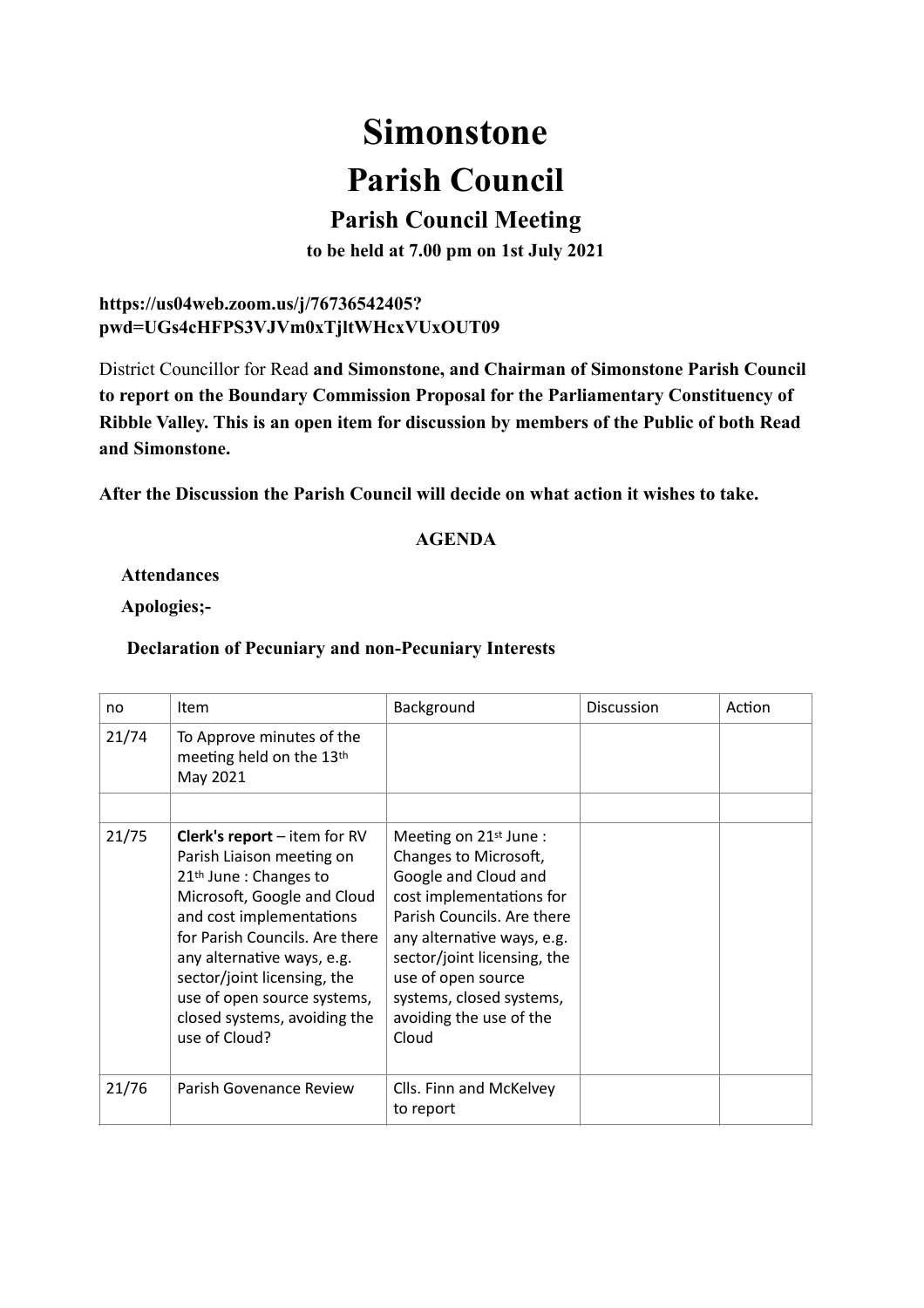| 21/77           | <b>RV Planning Governance</b>                                                      |  | Documents have been<br>emailed to members.<br>Consultation is to be<br>carried out every 2 years<br>to ensure that the system<br>is working in a<br>satisfactory manner                                                                                                                     | Results of the<br>survey have to be<br>completed by 30th<br>June and<br>Surveying must<br>be carried out by<br>email to ensure<br>meeting the<br>closing deadline. |
|-----------------|------------------------------------------------------------------------------------|--|---------------------------------------------------------------------------------------------------------------------------------------------------------------------------------------------------------------------------------------------------------------------------------------------|--------------------------------------------------------------------------------------------------------------------------------------------------------------------|
| 21/78           | Civic Sunday arrangements                                                          |  | To be held on 26th<br>September in RSVH                                                                                                                                                                                                                                                     | Final<br>arrangements for<br>the<br>Service and<br>Catering<br>arrangements to<br>be considered.                                                                   |
| 21//79<br>21/91 | Christmas celebrations                                                             |  | Cllr. Pollard to report on<br>discussions with Read PC.                                                                                                                                                                                                                                     |                                                                                                                                                                    |
| 21/80           | <b>RSVH</b>                                                                        |  | Cllr. McKelvey to report.                                                                                                                                                                                                                                                                   |                                                                                                                                                                    |
| 21/81           | Footpaths and noxious<br>weeds                                                     |  | Cllr. Pollard to report                                                                                                                                                                                                                                                                     |                                                                                                                                                                    |
| 21/82           | <b>Martholme Litter bin</b>                                                        |  | <b>RVBC Contacted</b>                                                                                                                                                                                                                                                                       | Awaiting report.                                                                                                                                                   |
| 21/83           | Planning application<br>21/04821                                                   |  | New concrete track to<br>assist better management                                                                                                                                                                                                                                           |                                                                                                                                                                    |
| 21/84           | Payment of accounts                                                                |  | Salary and expenses                                                                                                                                                                                                                                                                         | 759.21                                                                                                                                                             |
|                 | Parish Council Meeting 1st July following on from the above Parish Council Meeting |  |                                                                                                                                                                                                                                                                                             |                                                                                                                                                                    |
| 21/88           | Proposal for the Parliament<br>Constituency of Ribble<br>Valley                    |  | To consider the report on<br>the earlier public meeting.                                                                                                                                                                                                                                    |                                                                                                                                                                    |
| 21/89           | Details of the accident at<br>the junctions of Trapp Lane<br>and Whins lane.       |  | Whins/Trapp Lane<br>junction. The PC has<br>requested measures to<br>make the approaches to<br>the junction safer. The<br>road markings were<br>adjusted in response to the<br>request. A traffic mirror<br>was also requested but the<br><b>Highway Committee</b><br>rejected the request. | Cllr Meloy in<br>Whins Lane as<br>there has been a<br>cyclist knocked<br>down and the<br>police had been In<br>attendance                                          |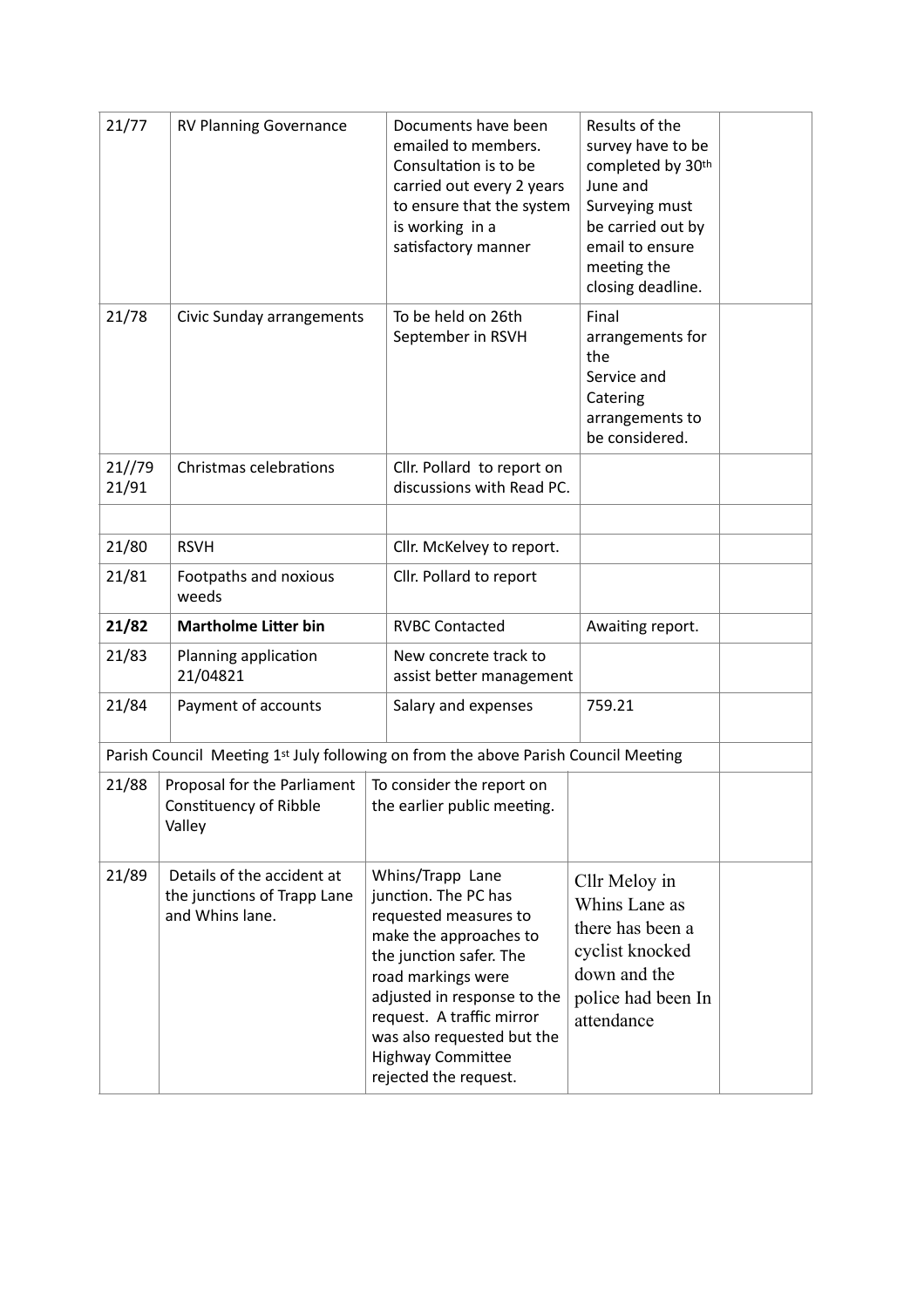| 21/90 | Cllr Peat. Speed and noise<br>of traffic as it passes<br>through the village.                                                                                                                                                 | A671 Noise. In 1998<br>Calming strips were placed<br>at the approaches to<br>School Lane/Simonsone<br>Lane, junctions with A671.<br>Residents living nearby<br>complained of the noise<br>and since then the Strip's<br>have not been maintained. |  |
|-------|-------------------------------------------------------------------------------------------------------------------------------------------------------------------------------------------------------------------------------|---------------------------------------------------------------------------------------------------------------------------------------------------------------------------------------------------------------------------------------------------|--|
|       | Planning Application No:<br>3/2021/0627 Grid Ref: 376975<br>434352 Proposal: Erection of an<br>outbuilding in front of the<br>principal elevation of the main<br>house. Location: 12 Westminster<br>Close Simonstone BB12 7ST | Erection of an outbuilding in<br>front of the principal elevation of                                                                                                                                                                              |  |
| 21/91 | Christmas lights switch on<br>This year a request has<br>been received to use the                                                                                                                                             | The School is holding a<br>Christmas Concert this<br>year and the head teacher<br>would like to combine the<br>event with annuals switch<br>on event within the school<br>and its Grounds, making it<br>a safer event.                            |  |
| 21/92 | St Peter' request<br>In conversations and a tour<br>of the school grounds the<br>head teacher pointed out<br>outdoor areas for teaching<br>zones                                                                              | Funding for a 30 place<br>gazebo for outdoor learning.<br>Lottery applied for<br>A nature area and peace<br>gardens; the latter needs two<br>new benches(low level no<br>backs)<br>at £425 each fitted.                                           |  |
|       | Platinum Celebration re St<br>Peters School                                                                                                                                                                                   |                                                                                                                                                                                                                                                   |  |
| 21/93 | Finance<br>Payment of accounts                                                                                                                                                                                                | HMRC Tax,<br>£234.80<br>I R Hirst, Salary. £539.68<br>I R Hirst, Expenses 98.02<br>CPRE Subscription £36.00                                                                                                                                       |  |

## **Date of the next Parish Council Meeting: 12th August 2021 at 7pm**

**Members of the Public are welcome to attend Parish Council meetings**

**I R Hirst…………………… Clerk to the Parish Council**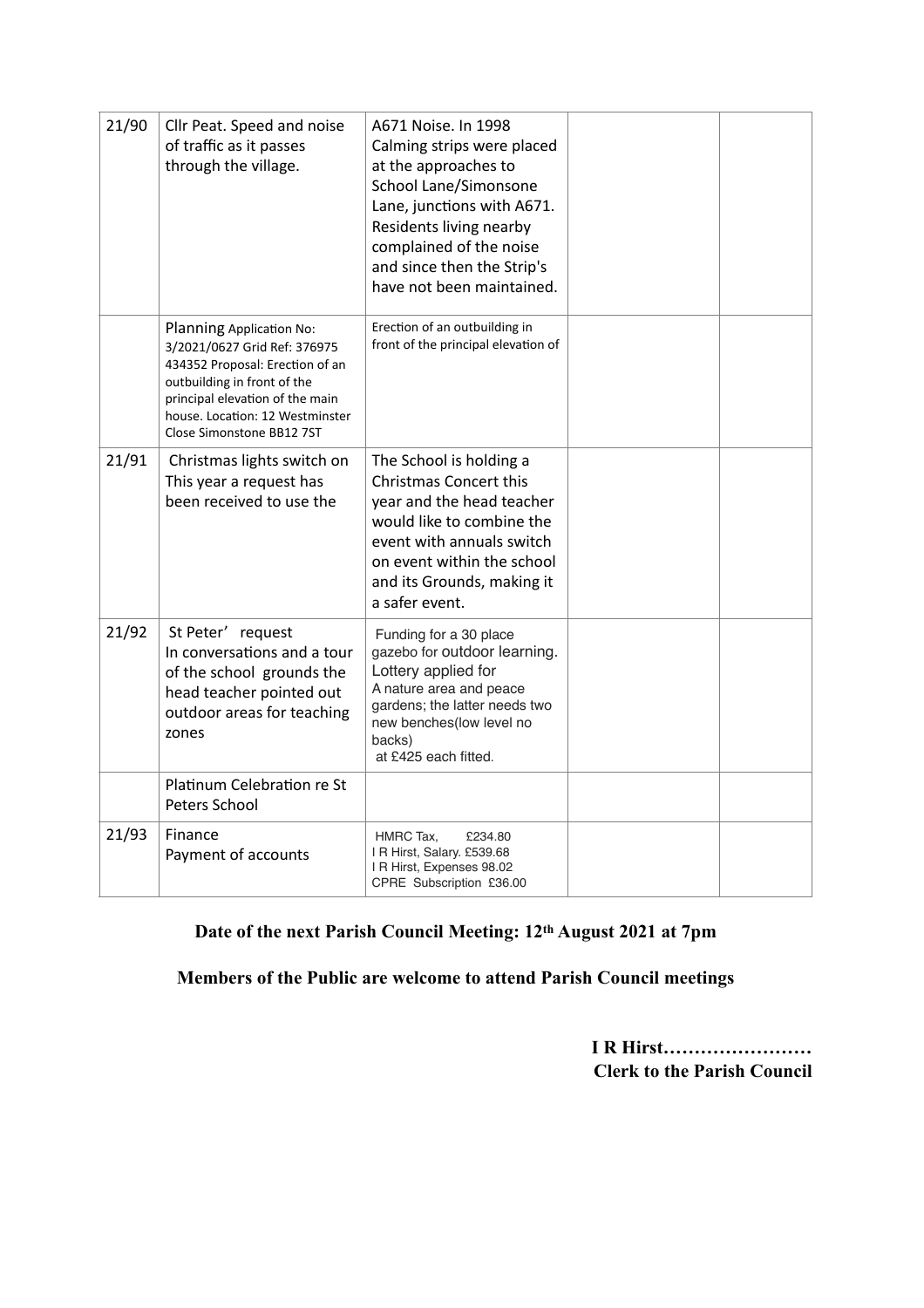#### **Boundary Commission Proposals for the Ribble Valley Constituency June 2021**

Simonstone Parish Council has considered the proposed changes to the Ribble Valley Parliamentary Constituency and considered its position at a meeting of Simonstone Parish Council at its meeting of 1st July 2021.

It is worth stating that the Parish Council understands and supports the concept of equal and fair sized Parliamentary Constituencies in the United Kingdom as a crucial building brick of our(or any) Parliamentary Democracy.

By way of background ,the Parish of Simonstone has a population of some 1100 people(2011),and alongside our neighbours in Read with a population of approximately 1400 persons (2011) makeup the bulk of the East Whalley Read and Simonstone ward of Ribble Valley BC.

The Parish is entirely within the area of the Pendle Hill Heritage initiative, operated by the Forest of Bowland AONB from offices in Clitheroe and our voluntary bodies receive grants and support There from and other Ribble Valley services .

We appreciate that this proposal is not about changing Council Boundaries but following recent publicity about Council mergers in Lancashire ,there is a high degree of cynicism and mistrust about the longer term intention of this proposal.

More to the point

- 1) Simonstone Parish(and Read Parish) are built on either side of the A671 ,which links Oldham to Clitheroe. Settlements are about 3/4 mile to a mile on either side on this road ,which is a Primary Route(and between Burnley and Whalley ie these villages ) is judged one of the most dangerous roads in England).
- 2) The southern route of A678 is a shorter road between Padiham and Blackburn and serves the Simonstone Enterprise Park, a major employer in Ribble Valley, with very few domestic properties close by).
- 3) Public Transport follows this road ; the service bus (M2) provides a half hourly Burnley/ Clitheroe service.**There are no direct public transport links to Accrington**.
- 4) Our local Primary school, St Peters Simonstone , is a feeder school to Faith or County Secondary Schools either in Whalley (RC) or Clitheroe (other county schools).
- 4) Our primary care is provided by GP Clinics largely in Sabden, Whalley or Clitheroe.

5) Hospital Appointments tend to be at Clitheroe Community Hospital or the major DGHs in Burnley or Blackburn.

Thus bearing in mind that for transport, education and health, residents of Simonstone (andRead) look to the rest of Ribble Valley ,and are served by religious and voluntary services from Clitheroe and Environs and cannot directly access services or links with Accrington (the Principal town of Hyndburn Constituency,(Direct public transport is not feasible from the village )

We do not agree to the proposed transfer from Ribble Valley Parliamentary Constituency to the Hyndburn Constituency,